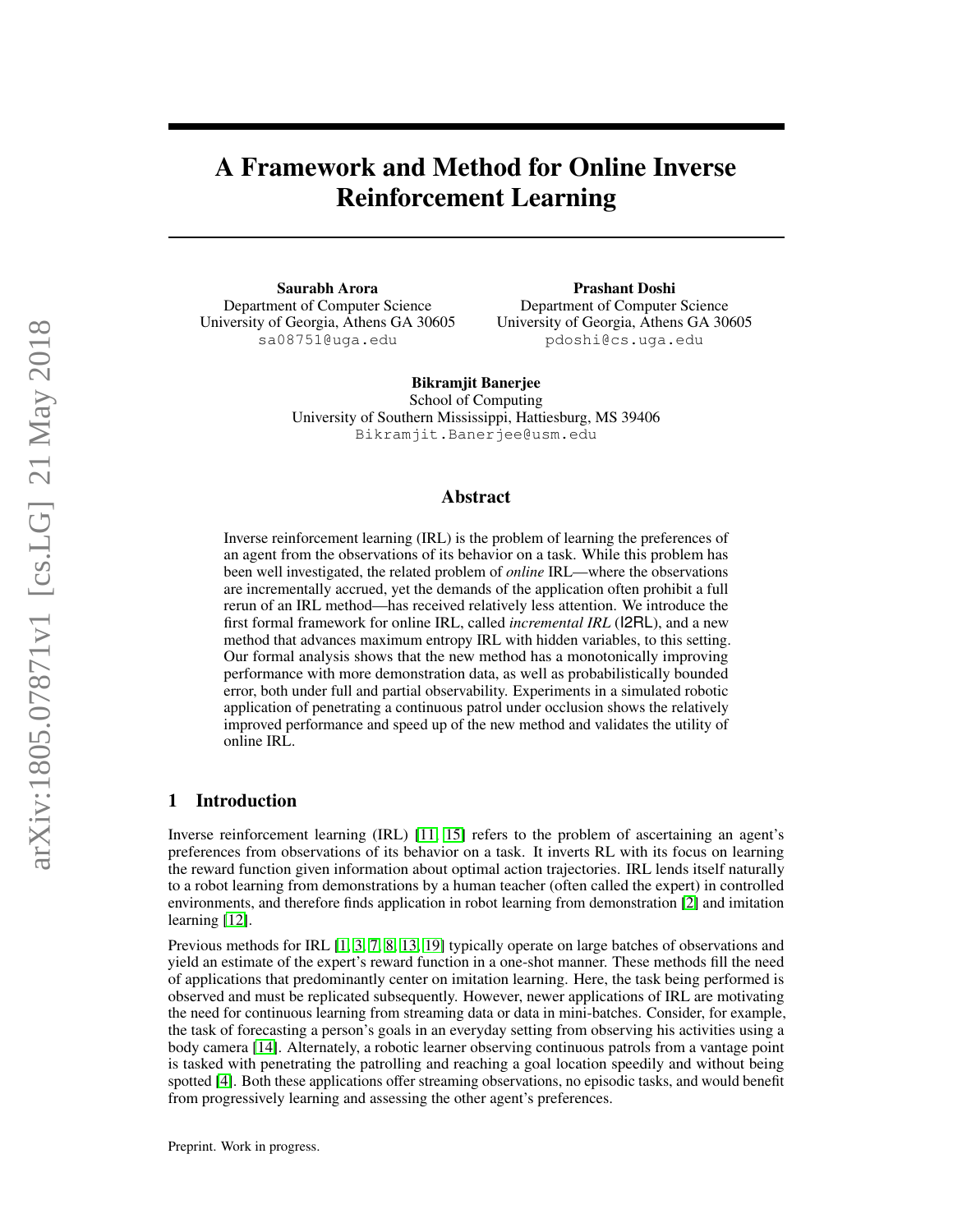In this paper, we present the first formal framework to facilitate investigations into online IRL. The framework, labeled as incremental IRL (I2RL), establishes the key components of this problem and rigorously defines the notion of an incremental variant of IRL. Next, we focus on methods for online IRL. Very few methods exist [\[10,](#page-9-12) [14\]](#page-9-10) that are suited for online IRL, and we cast these in the formal context provided by I2RL. More importantly, we introduce a new method that generalizes recent advances in maximum entropy IRL with hidden training data to an online setting. Key theoretical properties of this new method are also established. In particular, we show that the performance of the method improves monotonically with more data and that we may probabilistically bound the error in estimating the true reward after some data both under full observability and when some data is hidden.

Our experiments evaluate the benefit of online IRL on the previously introduced robotic application of penetrating continuous patrols under occlusion [\[4\]](#page-9-11). We comprehensively demonstrate that the proposed incremental method achieves a learning performance that is similar to that of the previously introduced batch method. More importantly, it does so in significantly less time thereby suffering from far fewer timeouts and a significantly improved success rate. Consequently, this paper makes important initial contributions toward the nascent problem of online IRL by offering both a formal framework, I2RL, and a new general method that performs well.

## <span id="page-1-0"></span>2 Background on IRL

Informally, IRL refers to both the problem and method by which an agent learns preferences of another agent that explain the latter's observed behavior [\[15\]](#page-9-1). Usually considered an "expert" in the task that it is performing, the observed agent, say  $E$ , is modeled as executing the optimal policy of a standard MDP defined as  $\langle S_E, A_E, T_E, R_E \rangle$ . The learning agent L is assumed to perfectly know the parameters of the MDP except the reward function. Consequently, the learner's task may be viewed as finding a reward function under which the expert's observed behavior is optimal.

This problem in general is ill-posed because for any given behavior there are infinitely-many reward functions which align with the behavior. Ng and Russell [\[11\]](#page-9-0) first formalized this task as a linear program in which the reward function that maximizes the difference in value between the expert's policy and the next best policy is sought. Abbeel and Ng [\[1\]](#page-9-4) present an algorithm that allows the expert  $E$  to provide task demonstrations instead of its policy. The reward function is modeled as a linear combination of K binary features,  $\phi_k$ :  $S_E \times A_E \rightarrow [0,1]$ ,  $k \in \{1,2...K\}$ , each of which maps a state from the set of states  $S_E$  and an action from the set of E's actions  $A_E$ to a value in [0,1]. Note that non-binary feature functions can always be converted into binary feature functions although there will be more of them. Throughout this article, we assume that these features are known to or selected by the learner. The reward function for expert  $E$  is then defined as  $R_E(s, a) = \theta^T \phi(s, a) = \sum_{k=1}^K \theta_k \cdot \phi_k(s, a)$ , where  $\theta_k$  are the *weights* in vector  $\theta$ ; let  $\mathcal{R} = \mathbb{R}^{|S_E \times A_E|}$  be the continuous space of the reward functions. The learner's task is reduced to finding a vector of weights that complete the reward function, and subsequently the MDP such that the demonstrated behavior is optimal.

To assist in finding the weights, feature expectations are calculated for the expert's demonstration and compared to those of possible trajectories [\[19\]](#page-9-9). A demonstration is provided as one or more *trajectories*, which are a sequence of length-T state-action pairs,  $(\langle s, a \rangle_1, \langle s, a \rangle_2, \dots, \langle s, a \rangle_T)$ , corresponding to an observation of the expert's behavior across  $T$  time steps. Feature expectations of the expert are discounted averages over all observed trajectories,  $\hat{\phi}_k = \frac{1}{|X|} \sum_{X \in \mathcal{X}} \sum_{t=1}^T \gamma^t \phi_k(\langle s, a \rangle_t)$ , where X is a trajectory in the set of all observed trajectories,  $\mathcal{X}$ , and  $\gamma \in (0,1)$  is a discount factor. Given a set of reward weights the expert's MDP is completed and solved optimally to produce  $\pi_E^*$ . The difference  $\hat{\phi} - \phi^{\pi_E^*}$  provides a gradient with respect to the reward weights for a numerical solver.

#### 2.1 Maximum Entropy IRL

While expected to be valid in some contexts, the max-margin approach of Abeel and  $Ng$  [\[1\]](#page-9-4) introduces a bias into the learned reward function in general. To address this, Ziebart et al. [\[19\]](#page-9-9) find the distribution with *maximum entropy* over all trajectories that is constrained to match the observed feature expectations.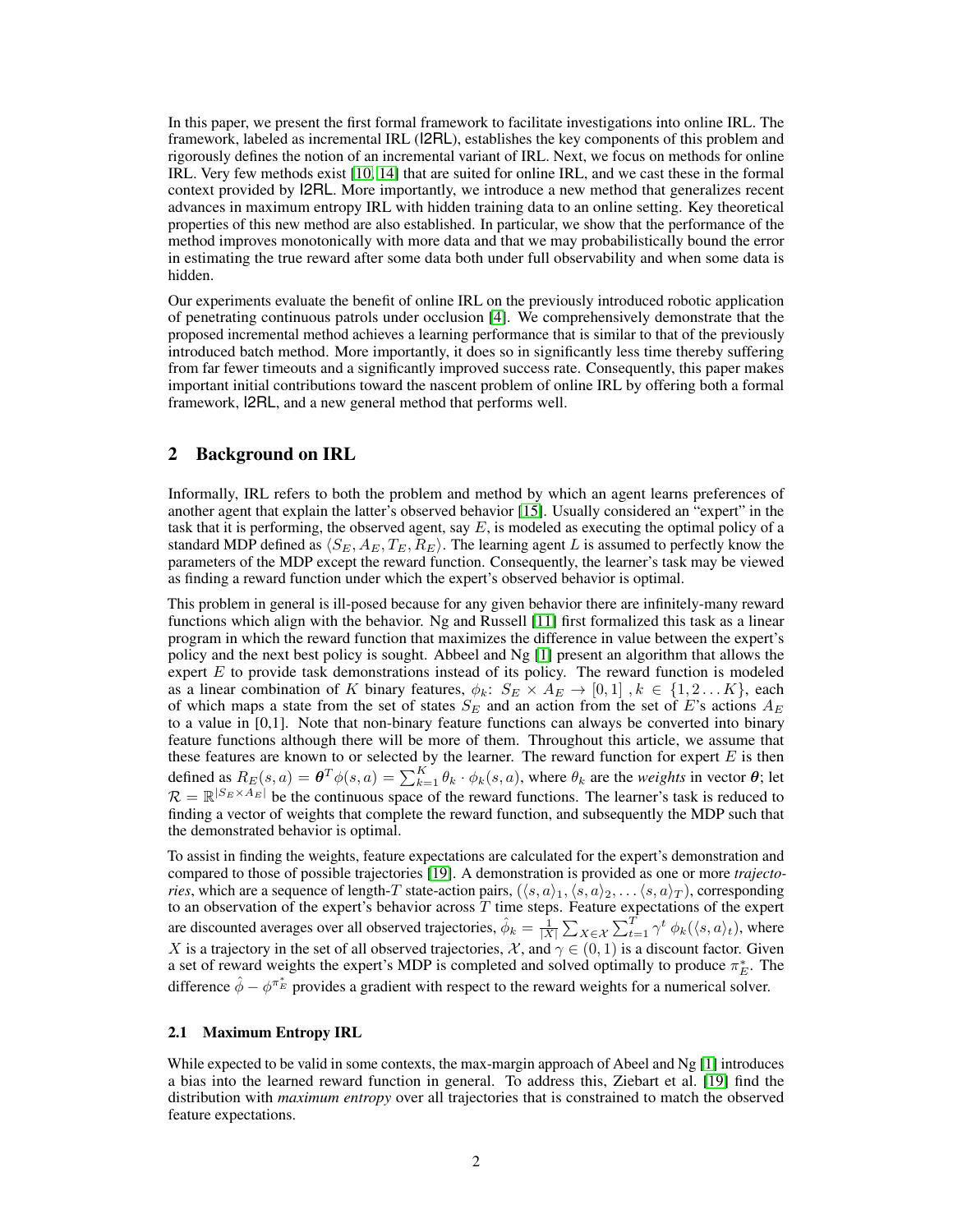<span id="page-2-0"></span>
$$
\max_{\Delta} \left( -\sum_{X \in \mathbb{X}} Pr(X) \log Pr(X) \right)
$$
\n
$$
\text{subject to } \sum_{X \in \mathbb{X}} Pr(X) = 1
$$
\n
$$
\sum_{X \in \mathbb{X}} Pr(X) \sum_{t=1}^{T} \gamma^{t} \phi_{k}(\langle s, a \rangle_{t}) = \hat{\phi}_{k} \quad \forall k
$$
\n(1)

Here,  $\Delta$  is the space of all distributions over the space X of all trajectories. We denote the analytical feature expectation on the left hand side of the second constraint above as  $E_{\mathbb{X}}[\phi_k]$ . Equivalently, as the distribution is parameterized by learned weights  $\theta$ ,  $E_{\rm X}[\phi_k]$  represents the feature expectations of policy  $\pi_E^*$  computed using the learned reward function. The benefit is that distribution  $Pr(X; \theta)$ makes no further assumptions beyond those which are needed to match its constraints and is maximally noncommittal to any one trajectory. As such, it is most generalizable by being the least wrong most often of all alternative distributions. *A disadvantage of this approach is that it becomes intractable for long trajectories because the set of trajectories grows exponentially with length.* In this regard, another formulation defines the maximum entropy distribution over policies [\[7\]](#page-9-6), the size of which is also large but fixed.

#### <span id="page-2-3"></span>2.2 IRL under Occlusion

Our motivating application involves a subject robot that must observe other mobile robots from a fixed vantage point. Its sensors allow it a limited observation area; within this area it can observe the other robots fully, outside this area it cannot observe at all. Previous methods [\[4,](#page-9-11) [5\]](#page-9-13) denote this special case of partial observability where certain states are either fully observable or fully hidden as *occlusion*. Subsequently, the trajectories gathered by the learner exhibit missing data associated with time steps where the expert robot is in one of the occluded states. The empirical feature expectation of the expert  $\hat{\phi}_k$  will therefore exclude the occluded states (and actions in those states).

To ensure that the feature expectation constraint in IRL accounts for the missing data, Bogert and Doshi [\[4\]](#page-9-11) while maximizing entropy over policies [\[7\]](#page-9-6) limit the calculation of feature expectations for policies to observable states only. A recent approach [\[6\]](#page-9-14) improves on this method by taking an expectation over the missing data conditioned on the observations. Completing the missing data in this way allows the use of all states in the constraint and with it the Lagrangian dual's gradient as well. The nonlinear program in [\(1\)](#page-2-0) is modified to account for the hidden data and its expectation.

Let Y be the observed portion of a trajectory,  $Z$  is one way of completing the hidden portions of this trajectory, Z is the set of all possible Z, and  $X = Y \cup Z$ . Now we may treat Z as a latent variable and take the expectation to arrive at a new definition for the expert's feature expectations:

<span id="page-2-2"></span>
$$
\hat{\phi}_{k}^{Z|_{Y}} \triangleq \frac{1}{|\mathcal{Y}|} \sum_{Y \in \mathcal{Y}} \sum_{Z \in \mathbb{Z}} Pr(Z|Y; \theta) \sum_{t=1}^{T} \gamma^{t} \phi_{k}(\langle s, a \rangle_{t})
$$
(2)

where  $\langle s, a \rangle_t \in Y \cup Z$ ,  $Y$  is the set of all observed Y and X is the set of all complete trajectories. The program in [\(1\)](#page-2-0) is modified by replacing  $\hat{\phi}_k$  with  $\hat{\phi}_k^{Z|_Y}$ , as we show below. Notice that in the case of no occlusion Z is empty and  $\mathcal{X} = \mathcal{Y}$ . Therefore  $\hat{\phi}_k^{Z|_Y} = \hat{\phi}_k$  and this method reduces to [\(1\)](#page-2-0). Thus, this method generalizes the previous maximum entropy IRL method.

<span id="page-2-1"></span>
$$
\max_{\Delta} \left( -\sum_{X \in \mathbb{X}} Pr(X) \log Pr(X) \right)
$$
\n
$$
\text{subject to } \sum_{X \in \mathbb{X}} Pr(X) = 1
$$
\n
$$
\sum_{X \in \mathbb{X}} Pr(X) \sum_{t=1}^{T} \gamma^{t} \phi_{k}(\langle s, a \rangle_{t}) = \hat{\phi}_{k}^{Z|_{Y}} \quad \forall k
$$
\n(3)

However, the program in [\(3\)](#page-2-1) becomes nonconvex due to the presence of  $Pr(Z|Y)$ . As such, finding its optima by Lagrangian relaxation is not trivial. Wang et al. [\[18\]](#page-9-15) suggests a log linear approximation to obtain maximizing  $Pr(X)$  and casts the problem of finding the reward weights as likelihood maximization that can be solved within the schema of expectation-maximization [\[9\]](#page-9-16). An application of this approach to the problem of IRL under occlusion yields the following two steps with more details in [\[6\]](#page-9-14):

**E-step** This step involves calculating Eq. [2](#page-2-2) to arrive at  $\hat{\phi}_k^{Z|Y,(t)}$ , a conditional expectation of the K feature functions using the parameter  $\theta^{(t)}$  from the previous iteration. We may initialize the parameter vector randomly.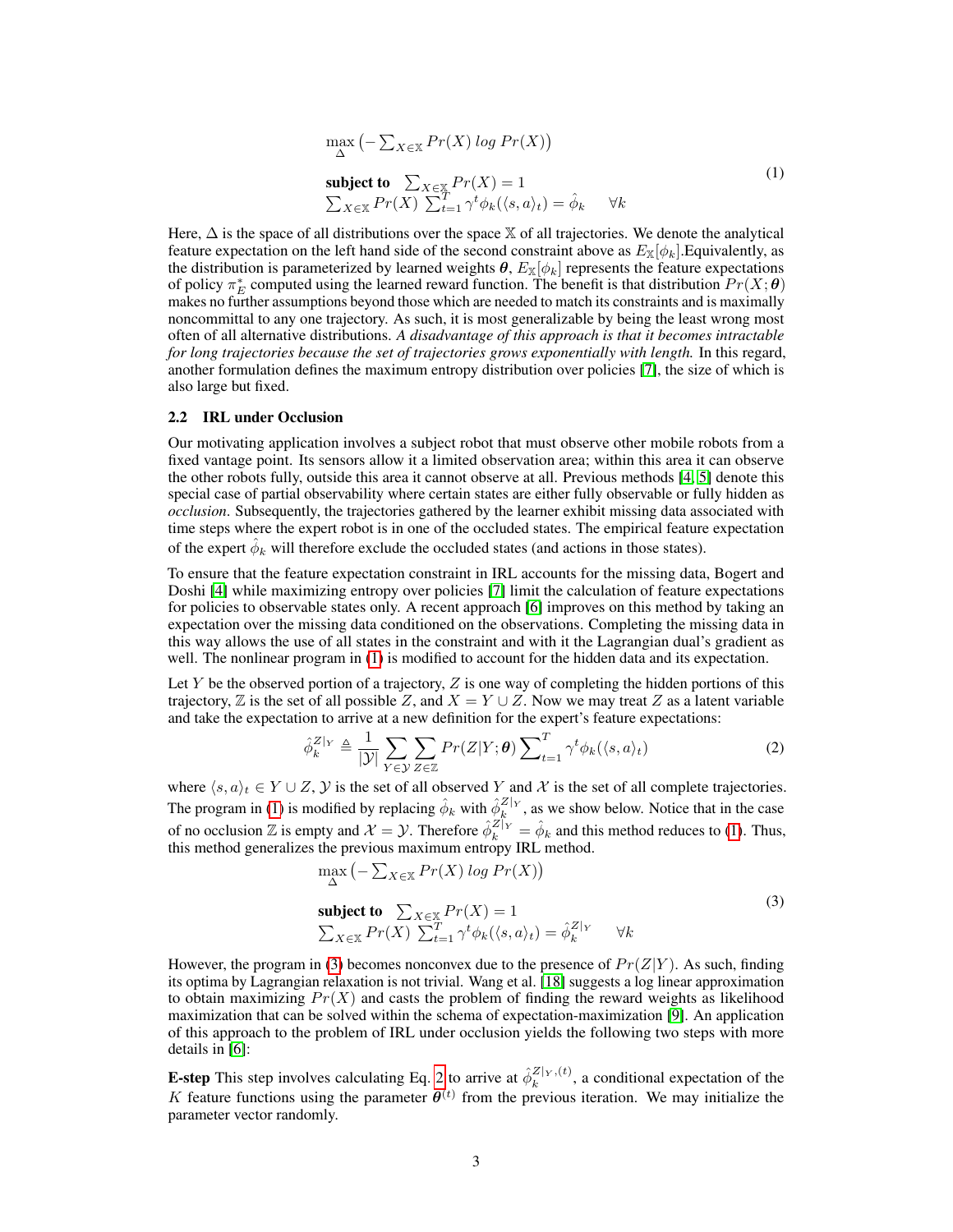**M-step** In this step, the modified program [\(3\)](#page-2-1) is optimized by utilizing  $\hat{\phi}_k^{Z|_Y,(t)}$  from the E-step above as the expert's constant feature expectations to obtain  $\theta^{(t+1)}$ . Normalized exponentiated gradient descent [\[16\]](#page-9-17) solves the program.

As EM may converge to local minima, this process is repeated with random initial  $\theta$  and the solution with the maximum entropy is chosen as the final one.

## 3 Incremental IRL (**I2RL**)

We present our framework labeled I2RL in order to realize IRL in an online setting. Then, we present an initial set of methods cast into the framework of I2RL. In addition to including previous techniques for online IRL, we introduce a new method that generalizes the maximum entropy IRL involving latent variables.

#### <span id="page-3-3"></span>3.1 Framework

Expanding on the notation and definitions given previously in Section [2,](#page-1-0) we introduce some new notation, which will help us in defining I2RL rigorously.

DEFINITION 1 (SET OF FIXED-LENGTH TRAJECTORIES). *The set of all trajectories of finite length*  $T$  *from an MDP attributed to the expert*  $E$  *is defined as,*  $X^T = \{X | X = \}$  $(\langle s, a \rangle_1, \langle s, a \rangle_2, \ldots \langle s, a \rangle_T), \forall s \in S_E, \forall a \in A_E$ *.* 

Let  $\mathbb{N}^+$  be a bounded set of natural numbers. Then, the set of all trajectories is  $\mathbb{X}$  =  $\mathbb{X}^1 \cup \mathbb{X}^2 \cup \ldots \cup \mathbb{X}^{|\mathbb{N}^+|}$ . Recall that a demonstration is some finite set of trajectories of varying lengths,  $\mathcal{X} = \{X^T | X^T \in \mathbb{X}^T, T \in \mathbb{N}^+\}$ , and it includes the empty set. <sup>[1](#page-3-0)</sup> Subsequently, we may define the set of demonstrations.

DEFINITION 2 (SET OF DEMONSTRATIONS). *The set of demonstrations is the set of all subsets of the spaces of trajectories of varying lengths. Therefore, it is the power set,*  $2^{\mathbb{X}} = 2^{\mathbb{X}^1 \cup \mathbb{X}^2 \cup ... \cup \mathbb{X}^{|\mathbb{N}^+|}}$ .

In the context of the definitions above, traditional IRL attributes an MDP without the reward function to the expert, and usually involves determining an estimate of the expert's reward function,  $\hat{R}_E \in \mathcal{R}$ , which best explains the observed demonstration,  $X \in 2^{\mathbb{X}}$ . As such, we may view IRL as a function:  $\zeta(MDP_{/R_E}, \mathcal{X}) = \hat{R}_E.$ 

To establish the definition of  $|2RL$ , we must first define a *session* of  $|2RL$ . Let  $\hat{R}_E^0$  be an initial estimate of the expert's reward function.

<span id="page-3-2"></span>DEFINITION 3 (SESSION). *A session of I2RL represents the following function:*  $\zeta_i(MDP_{/R_E}, \mathcal{X}_i, \hat{R}^{i-1}_E) = \hat{R}^i_E$ . In this i<sup>th</sup> session where  $i > 0$ , **I2RL** takes as input the *expert's MDP sans the reward function, the demonstration observed since the previous session,*  $x'_{i} \in 2^{x}$ , and the reward function estimate learned from the previous session. It yields a revised *estimate of the expert's rewards from this session of IRL.*

Note that we may replace the reward function estimates with some statistic that is sufficient to compute it (e.g.,  $\theta$ ).

We may let the sessions run infinitely. Alternately, we may establish stopping criteria for  $|2RL$ , which would allow us to automatically terminate the sessions once the criterion is satisfied. Let  $LL(\hat{R}_{E}^{i} | \mathcal{X}_{1:i})$  be the log likelihood of the demonstrations received up to the  $i^{th}$  session given the current estimate of the expert's reward function. We may view this likelihood as a measure of how well the learned reward function explains the observed data.

<span id="page-3-1"></span>DEFINITION 4 (STOPPING CRITERION #1). *Terminate the sessions of*  $\mathsf{I2RL}$  *when*  $|LL(\hat{R}_E^i|\mathcal{X}_{1:i}) LL( \hat{R}^{i-1}_E |{\cal X}_{1:i-1})|$  ≤  $\epsilon$ , where  $\epsilon$  is a very small positive number and is given.

Definition [4](#page-3-1) reflects the fact that additional sessions are not impacting the learning significantly. On the other hand, a more effective stopping criterion is possible if we know the expert's true policy. We utilize the *inverse learning error* [\[8\]](#page-9-7) in this criterion, which gives the loss of value if L uses the

<span id="page-3-0"></span><sup>1</sup>Repeated trajectories in a demonstration can usually be excluded for many methods without impacting the learning.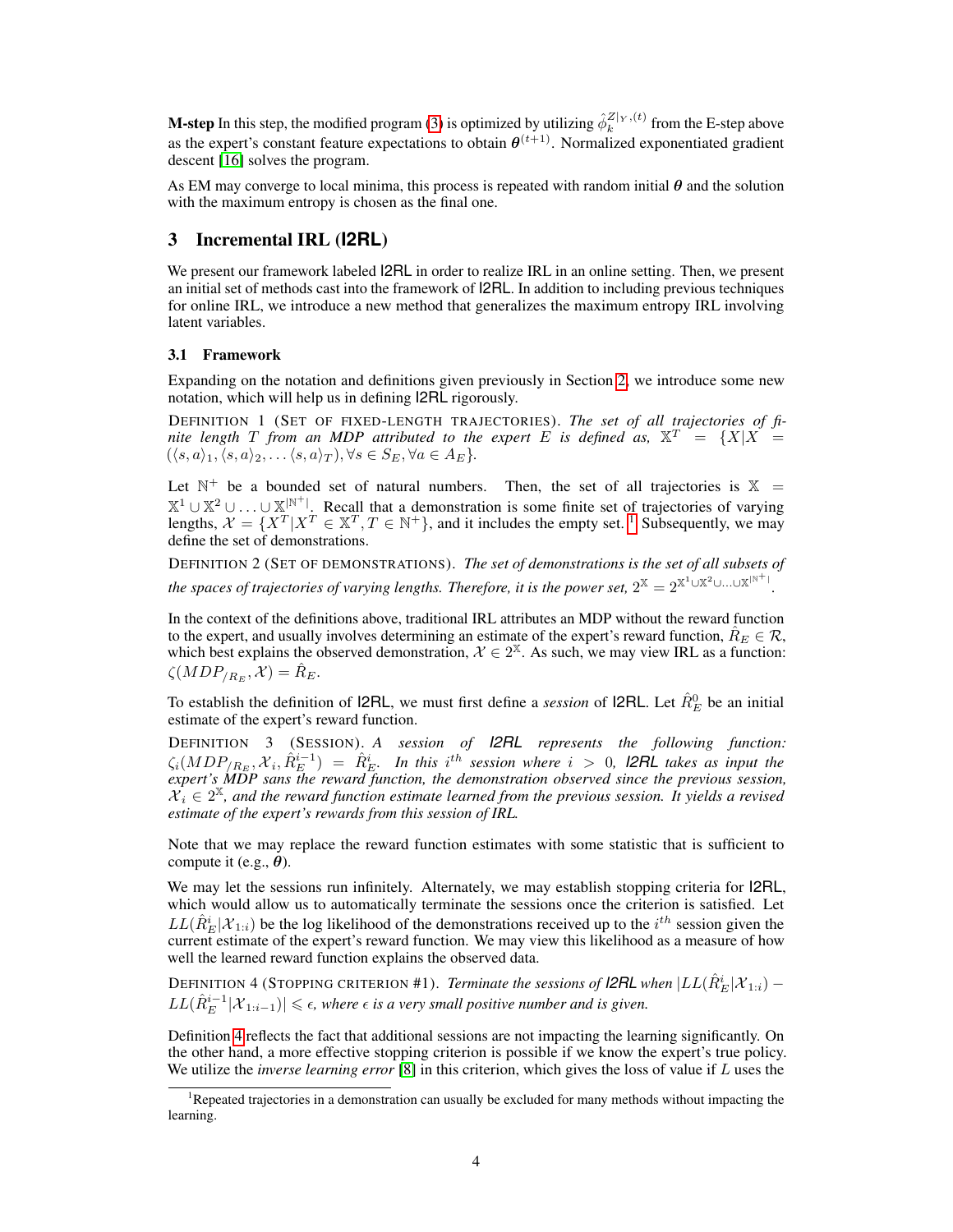learned policy on the task instead of the expert's:  $ILE(\pi_E^*, \pi_E^L) = ||V^{\pi_E^*} - V^{\pi_E^L}||_1$ . Here,  $V^{\pi_E^*}$  is the optimal value function of E's MDP and  $V^{\pi_E^L}$  is the value function due to utilizing the learned policy  $\pi_E^L$  in E's MDP. Notice that when the learned reward function results in an identical optimal policy to E's optimal policy,  $\pi_E^* = \pi_E^L$ , ILE will be zero; it increases monotonically as the two policies increasingly diverge in value.

<span id="page-4-0"></span>DEFINITION 5 (STOPPING CRITERION #2). *Terminate the sessions of l2RL when*  $ILE(\pi_E^*, \pi_E^{i-1}) ILE(\pi_E^*, \pi_E^i) \leqslant \epsilon$ , where  $\epsilon$  is a very small positive error and is given. Here,  $\pi_E^i$  is the optimal policy  $\dot{c}$  *obtained from solving the expert's MDP with the reward function*  $\hat{R}_E^i$  *learned in session*  $i$ *.* 

Obviously, prior knowledge of the expert's policy is not common. Therefore, we view this criterion as being more useful during the formative assessments of I2RL methods.

Utilizing Defs. [3,](#page-3-2) [4,](#page-3-1) and [5,](#page-4-0) we formally define I2RL next.

DEFINITION 6 (I2RL). *Incremental IRL (I2RL) is a sequence of learning sessions*  $\{\zeta_1(MDP_{/R_E}, \mathcal{X}_1, \hat{R}_E^0), \zeta_2(MDP_{/R_E}, \mathcal{X}_2, \hat{R}_E^1), \zeta_3(MDP_{/R_E}, \mathcal{X}_3, \hat{R}_E^2), \dots, \},$  which continue *infinitely, or until either stopping criterion #1 or #2 is met depending on which one is chosen a'priori.*

#### 3.2 Methods

Our goal is to facilitate a portfolio of methods each with its own appealing properties under the framework of I2RL. This would enable online IRL in various applications. An early method for online IRL [\[10\]](#page-9-12) modifies Ng and Russell's linear program [\[11\]](#page-9-0) to take as input a single trajectory (instead of a policy) and replaces the linear program with an incremental update of the reward function. We may easily present this method within the framework of I2RL. A session of this method  $\zeta_i(MDP_{/R_E}, \mathcal{X}_i, \hat{R}_E^{i-1})$  is realized as follows: Each  $\mathcal{X}_i$  is a single state-action pair  $\langle s, a \rangle$ ; initial reward function  $\hat{R}_{E}^{0} = \frac{1}{\sqrt{3}}$  $\frac{1}{|S_E|}$ , whereas for  $i > 0$   $\hat{R}_E^i = \hat{R}_E^{i-1} + \alpha \cdot v_i$ , where  $v_i$  is the difference in expected value of the observed action  $a$  at state  $s$  and the (predicted) optimal action obtained by solving the MDP with the reward function  $\hat{R}_E^{i-1}$ , and  $\alpha$  is the learning rate. While no explicit stopping criterion is specified, the incremental method terminates when it runs out of observed state-action pairs. Jin et al. [\[10\]](#page-9-12) provide the algorithm for this method as well as error bounds.

A recent method by Rhinehart and Kitani [\[14\]](#page-9-10) performs online IRL for activity forecasting. Casting this method to the framework of l2RL, a session of this method is  $\zeta_i(MDP_{/R_E}, \mathcal{X}_i, \theta^{i-1})$ , which yields  $\theta^i$ . Input observations for the session,  $\mathcal{X}_i$ , are all the activity trajectories observed since the end of previous goal until the next goal is reached. The session IRL finds the reward weights  $\theta^i$  that minimize the margin  $\phi^{\pi_E^*} - \hat{\phi}$  using gradient descent. Here, the expert's policy  $\pi_E^*$  is obtained by using soft value iteration for solving the complete MDP that includes a reward function estimate obtained using previous weights  $\theta^{i-1}$ . No explicit stopping criterion is utilized for the online learning thereby emphasizing its continuity.

#### 3.2.1 Incremental Latent MaxEnt

We present a new method for online IRL under the I2RL framework, which modifies the latent maximum entropy (LME) optimization of Section [2.2.](#page-2-3) It offers the capability to perform online IRL in contexts where portions of the observed trajectory may be occluded.

For differentiation, we refer to the original method as the *batch* version. Recall the  $k^{th}$  feature expectation of the expert computed in Eq. [2](#page-2-2) as part of the E-step. If  $X_i = Y_i \cup Z_i$  is a trajectory in session *i* composed of the observed portion  $Y_i$  and the hidden portion  $Z_i$ ,  $\hat{\phi}_k^{Z|_Y,1:i}$  is the expectation computed using all trajectories obtained so far, we may rewrite Eq. [2](#page-2-2) for feature  $k$  as: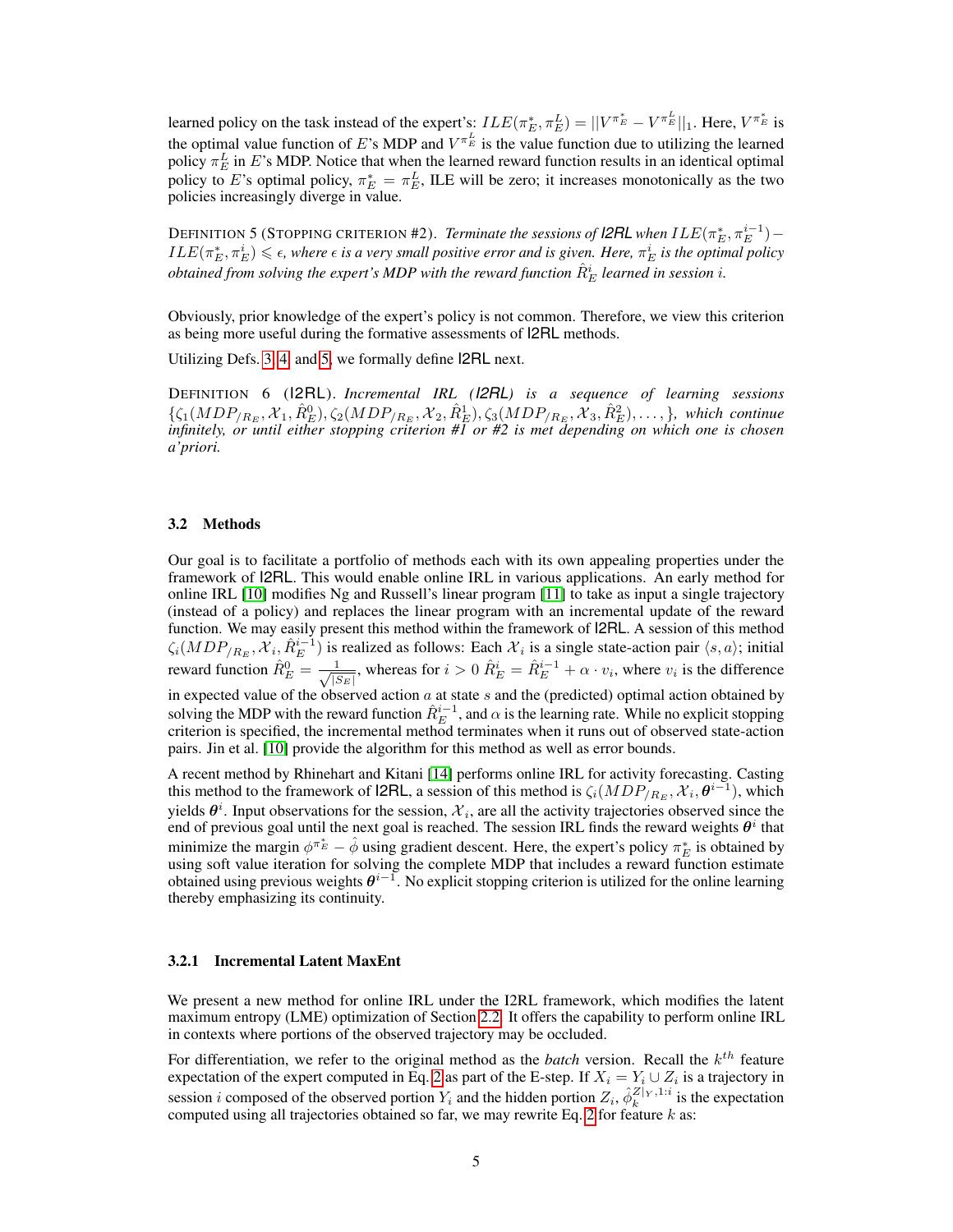$$
\hat{\phi}_{k}^{Z|_{Y},1:i} \triangleq \frac{1}{|\mathcal{Y}_{1:i}|} \sum_{Y \in \mathcal{Y}_{1:i}} \sum_{Z \in \mathbb{Z}} Pr(Z|Y; \theta) \sum_{t=1}^{T} \gamma^{t} \phi_{k}(\langle s, a \rangle_{t})
$$
\n
$$
= \frac{1}{|\mathcal{Y}_{1:i}|} \left( \sum_{Y \in \mathcal{Y}_{1:i-1}} \sum_{Z \in \mathbb{Z}} Pr(Z|Y; \theta) \sum_{t=1}^{T} \gamma^{t} \phi_{k}(\langle s, a \rangle_{t}) + \sum_{Y \in \mathcal{Y}_{i}} \sum_{Z \in \mathbb{Z}} Pr(Z|Y; \theta) \sum_{t=1}^{T} \gamma^{t} \phi_{k}(\langle s, a \rangle_{t}) \right)
$$
\n
$$
= \frac{1}{|\mathcal{Y}_{1:i}|} \left( |\mathcal{Y}_{1:i-1}| \hat{\phi}_{k}^{Z|_{Y},1:i-1} + |\mathcal{Y}_{i}| \hat{\phi}_{k}^{Z|_{Y},i} \right) \qquad \text{(by definition)}
$$
\n
$$
= \frac{|\mathcal{Y}_{1:i-1}| + |\mathcal{Y}_{i}|}{|\mathcal{Y}_{1:i-1}| + |\mathcal{Y}_{i}|} \hat{\phi}_{k}^{Z|_{Y},1:i-1} + \frac{|\mathcal{Y}_{i}|}{|\mathcal{Y}_{1:i-1}| + |\mathcal{Y}_{i}|} \hat{\phi}_{k}^{Z|_{Y},i} \qquad (4)
$$

<span id="page-5-0"></span>A session of our incremental LME takes as input the expert's MDP sans the reward function, the current session's trajectories, the number of trajectories observed until the start of this session, the expert's empirical feature expectation and reward weights from previous session. More concisely, each session is denoted by,  $\zeta_i(MDP_{/R_E}, \mathcal{Y}_i, |\mathcal{Y}_{1:i-1}|, \hat{\phi}^{Z|_Y, 1:i-1}, \theta^{i-1})$ . In each session, the feature expectations using that session's observed trajectories are computed, and the output feature expectations are obtained by including these as shown above in Eq. [4.](#page-5-0) Of course, each session may involve several iterations of the E- and M-steps until the converged reward weights  $\theta^i$  is obtained thereby giving the corresponding reward function estimate. Here, the expert's feature expectation is a sufficient statistic to compute the reward function. We refer to this method as LME I2RL.

Wang et al. [\[17\]](#page-9-18) shows that if the distribution over the trajectories in [\(3\)](#page-2-1) is log linear, then the reward function that maximizes the entropy of the trajectory distribution also maximizes the log likelihood of the observed portions of the trajectories. Given this linkage with log likelihood, the stopping criterion #1 as given in Def. [4](#page-3-1) is utilized. In other words, the sessions will terminate when,  $|L\overline{L}(\theta^i|\mathcal{Y}_{1:i}) - LL(\theta^{i-1}|\mathcal{Y}_{1:i-1})| \leq \epsilon$ , where  $\theta^i$  fully parameterizes the reward function estimate from the  $i^{th}$  session and  $\epsilon$  is a given acceptable difference. The algorithm for this method is presented in the supplementary file.

Incremental LME admits some significant convergence guarantees with a confidence of meeting the desired error-specification on the demonstration likelihood. We state these results with discussions but defer the detailed proofs to the supplementary file.

<span id="page-5-1"></span>LEMMA 1 (MONOTONICITY). *Incremental LME increases the demonstration likelihood monotoni* $cal$  vith each new session,  $LL(\theta^i|\mathcal{Y}_{1:i})-LL(\theta^{i-1}|\mathcal{Y}_{1:i-1})\geqslant 0$ , when  $|\mathcal{Y}_{1:i-1}|\gg |\mathcal{Y}_i|$ , yielding *a feasible solution to I2RL with missing training data.*

While Lemma [1](#page-5-1) suggests that the log likelihood of the demonstration can only improve from session to session after a significant amount of training data has been accumulated, a stronger result illuminates the confidence with which it approaches, over a series of sessions, the log likelihood of the expert's true weights  $\theta_E$ . To establish this convergence result, we first focus on the full observability setting. For a desired bound  $\varepsilon$  on the log-likelihood loss (difference in likelihood w.r.t expert's  $\theta_E$  and that w.r.t learned  $\theta^i$ ) for session i in this setting, the confidence is bounded as follows:

<span id="page-5-2"></span>THEOREM 1 (CONFIDENCE FOR INCREMENTAL MAX-ENTROPY IRL). *Given* X 1:<sup>i</sup> *as the (fully*  $observed$ ) demonstration till session  $i$ ,  $\bm{\theta}_E \in [0,1]^K$  is the expert's weights, and  $\bm{\theta}^i$  is the solution of *session* i *for incremental max-entropy* IRL*, we have*

$$
LL(\boldsymbol{\theta}_E|\boldsymbol{\mathcal{X}}_{1:i})-LL(\boldsymbol{\theta}^i|\boldsymbol{\mathcal{X}}_{1:i})\leqslant \varepsilon
$$

*with probability at least*  $1 - \delta$ *, where*  $\delta = 2K \exp \left[-\frac{|\mathcal{X}_{1:i}| \varepsilon^2 (1-\gamma)^2}{2K^2}\right]$  $\frac{|\varepsilon^2(1-\gamma)^2}{2K^2}\bigg].$ 

As a step toward relaxing the assumption of full observability made above, we first consider the error in approximating the feature expectations of the unobserved portions of the data, accumulated from the first to the current session of I2RL. Notice that  $\hat{\phi}_k^{Z|Y,1:i}$  given by Eq. [4,](#page-5-0) is an approximation of the full-observability expectation  $\hat{\phi}_k^{1:i}$ , estimated by sampling the hidden Z from  $Pr(Z|Y, \theta^{i-1})$  [\[6\]](#page-9-14). The following lemma relates the error due to this sampling-based approximation, i.e.,  $\left| \hat{\phi}_k^{1:i} - \hat{\phi}_k^{Z|Y,1:i} \right|$ , to the difference between feature expectations for learned policy and that estimated for the expert's true policy.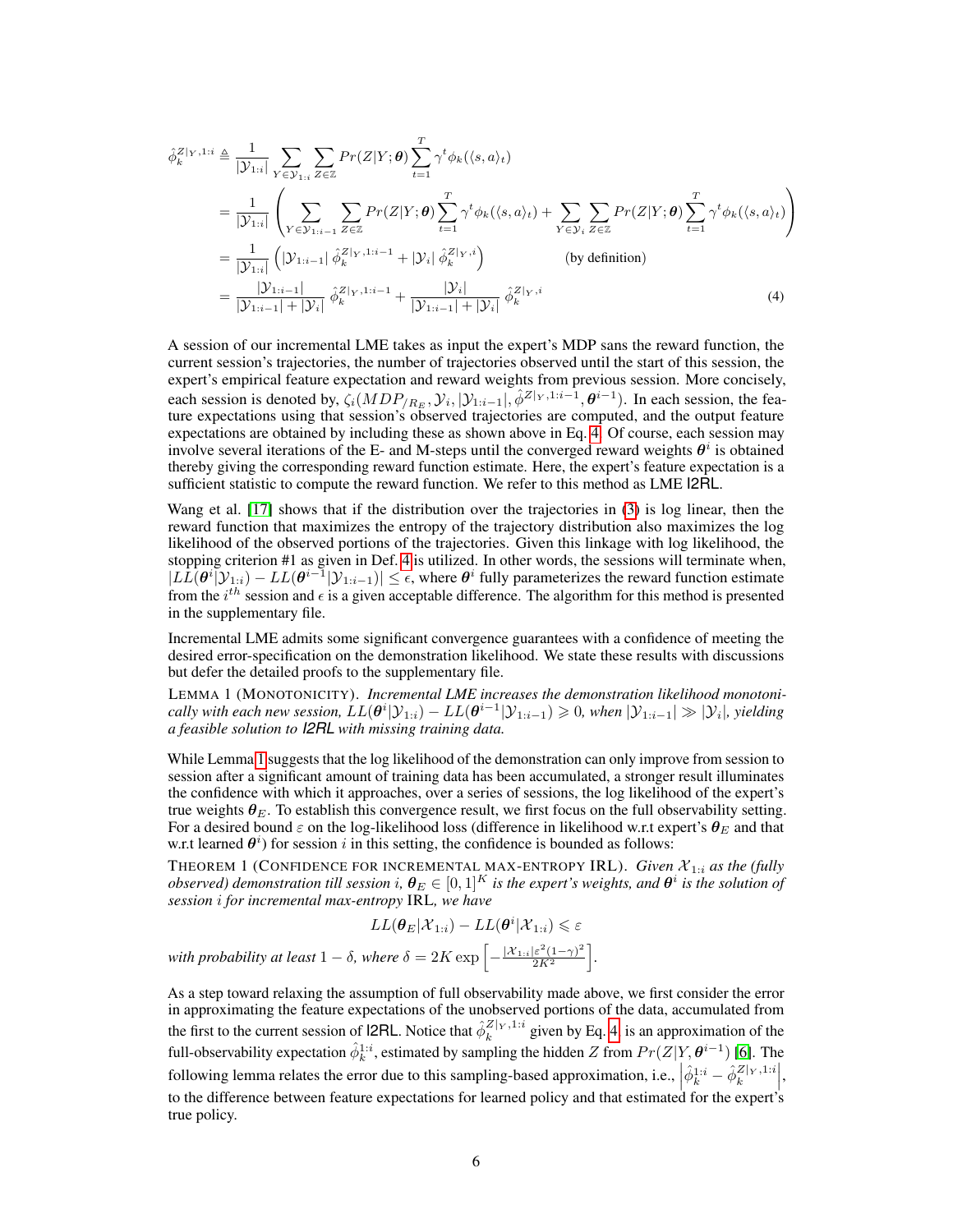<span id="page-6-0"></span>LEMMA 2 (CONSTRAINT BOUNDS FOR INCREMENTAL LME). Suppose  $\mathcal{X}_{1:i}$  has portions of *trajectories in*  $\mathbb{Z}_{1:i} = \{Z | (Y,Z) \in \mathcal{X}_{1:i}\}$  *occluded from the learner. Let*  $\epsilon_{sampling}$  *be a bound on the*  $error\left|\hat{\phi}_k^{1:i} - \hat{\phi}_k^{Z|Y,1:i}\right|_1, k \in \{1,2 \dots K\}$  *after* N *samples for approximation. Then, with probability at least*  $1 - (\delta + \delta_{sampling})$ *, the following holds:* 

$$
\left| E_{\mathbb{X}}[\phi_k] - \hat{\phi}_k^{Z|_Y,1:i} \right|_1 \leqslant \varepsilon/2K + \varepsilon_{sampling}, k \in \{1,2...K\}
$$

*where*  $\varepsilon$ ,  $\delta$  *are as defined in Theorem [1,](#page-5-2) and*  $\delta_{sampling} = 2K \exp(-2(1 - \gamma)^2 (\varepsilon_{sampling})^2 N)$ *.* 

Theorem [1](#page-5-2) combined with Lemma [2](#page-6-0) now allows us to completely relax the assumption of full observability as follows:

<span id="page-6-1"></span>THEOREM 2 (CONFIDENCE FOR INCREMENTAL LME). Let  $\mathcal{Y}_{1:i} = \{Y | (Y, Z) \in \mathcal{X}_{1:i}\}$  be the *observed portions of the demonstration until session* i*,* ε, εsampling *are inputs as defined in Lemma [2,](#page-6-0) and* θ i *is the solution of session* i *for incremental LME, then we have*

 $LL(\boldsymbol{\theta}_E | \mathcal{Y}_{1:i}) - LL(\boldsymbol{\theta}^i | \mathcal{Y}_{1:i}) \leq \varepsilon_{latent}$ 

*with a confidence at least*  $1-\delta_{latent}$ *, where*  $\varepsilon_{latent} = \varepsilon + 2K\varepsilon_{sampling}$ *, and*  $\delta_{latent} = \delta + \delta_{sampling}$ *.* 

Given required inputs and fixed  $\varepsilon_{latent}$ , Theorem [2](#page-6-1) computes a confidence  $1 - \delta_{latent}$ . The amount of required demonstration,  $|\mathcal{Y}_{1:i}|$ , can be decided based on the desired magnitude of the confidence.

## 4 Experiments

We evaluate the benefit of online IRL on the perimeter patrol domain, introduced by Bogert and Doshi [\[4\]](#page-9-11), and simulated in ROS using data and files made publicly available. It involves a robotic learner observing two guards continuously patrol a hallway as shown in Fig. [1\(](#page-6-2)left). The learner is tasked with reaching the cell marked 'X' (Fig. [1\(](#page-6-2)right)) without being spotted by any of the patrollers. Each guard can see up to 3 grid cells in front. This domain differs from the usual applications of IRL toward imitation learning. In particular, the learner must solve its own distinct decision-making problem (modeled as another MDP) that is reliant on knowing how the guards patrol, which can be estimated from inferring each guard's preferences. The guards utilized two types of binary state-action features leading to a total of six: does the current action in the current state make the guard change its grid cell? And, is the robot's current cell  $(x, y)$  in a given region of the grid, which is divided into 5 regions? The true weight vector  $\theta_E$  for these feature functions is  $\langle .57, 0, 0, 0, .43, 0 \rangle$ .

Notice that the learner's vantage point limits its observability. Therefore, this domain requires IRL under occlusion. Among the methods discussed in Section [2,](#page-1-0) LME allows IRL when portions of the trajectory are hidden, as mentioned previously. To establish the benefit of I2RL, we compare the performances of both *batch* and *incremental* variants of this method.

Efficacy of the methods was compared using the following metrics: *learned behavior accuracy* (*LBA*), which is the percentage of overlap between the learned policy's actions and demonstrated policy's actions; *ILE*, which was defined previously in Section [3.1;](#page-3-3) and *success rate*, which is the percentage of runs where L reaches the goal state undetected. Note that when the learned behavior accuracy is high, we expect ILE to be low. However, as MDPs admit multiple optimal policies, a low ILE need not translate into a high behavior accuracy. As such, these two metrics are not strictly correlated.

We report the LBA, ILE, and the time duration in seconds of the inverse learning for both batch and incremental LME in Figs.  $2(a)$  and  $2(b)$ ; the latter under a 30% degree of observ-



<span id="page-6-2"></span>Figure 1: The map and corresponding MDP state space for each patroller [\[4\]](#page-9-11). Shaded squares are the turn-around states and the red 'X' is  $L$ 's goal state.  $L$  is unaware of where each patroller turns around or their navigation capabilities.

ability and the former under 70%. Each data point is averaged over 100 trials for a fixed degree of observability and a fixed number of state-action pairs in the demonstration  $\mathcal{X}$ . While the entire demonstration is given as input to the batch variant, the  $\mathcal{X}_i$  for each session has one trajectory. As such, the incremental learning stops when there are no more trajectories remaining to be processed.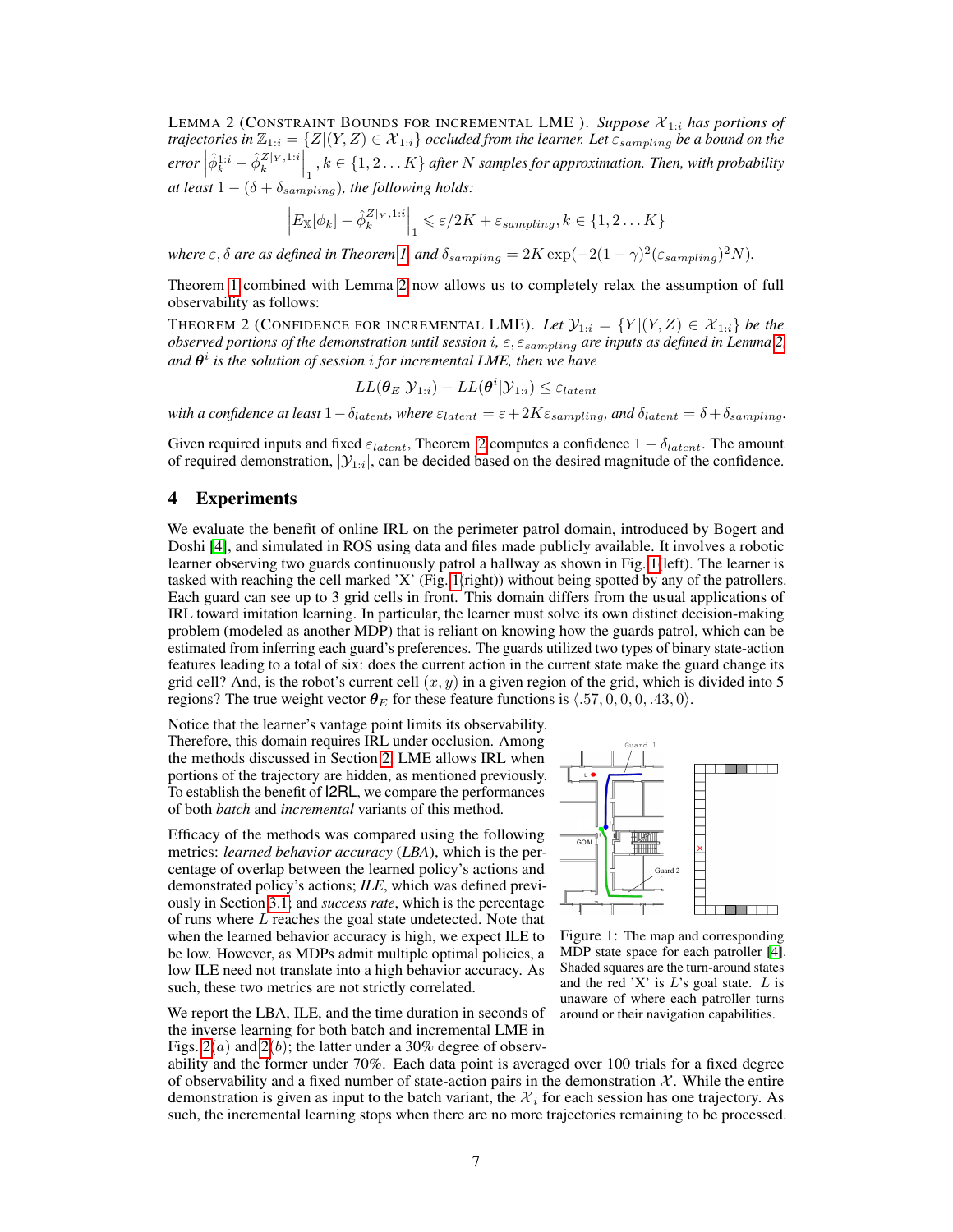

*(c) Success rates and timeouts under both 30%, 70%, and full observability. The success rate obtained by a random baseline is shown as well. This method does not perform IRL and picks a random time to start moving to the goal state.*

<span id="page-7-0"></span>Figure 2: Various metrics for comparing the performances of batch and incremental LME on Bogert and Doshi's [\[4\]](#page-9-11) perimeter patrolling domain. Our experiments were run on a Ubuntu 16 LTS system with an Intel i5 2.8GHz CPU core and 8GB RAM.

To better understand any differentiations in performance, we introduce a third variant that implements each session as,  $\zeta_i(MDP_{/R_E}, \mathcal{Y}_i, |\mathcal{Y}_{i:i-1}|, \hat{\phi}^{Z|_Y, 1:i-1})$ . Notice that this incremental variant does not utilize the previous session's reward weights, instead it initializes them randomly in each session; we label it as *incremental LME with random weights*.

As the size of demonstration increases, both batch and incremental variants exhibit similar quality of learning although initially the incremental performs slightly worse. Importantly, incremental LME achieves these learning accuracies in significantly less time compared to batch, with the speed up ratio increasing to four as  $|\mathcal{X}|$  grows.

Is there a benefit due to the reduced learning time? We show the success rates of the learner when each of the three methods are utilized for IRL in Fig.  $2(c)$ . Incremental LME begins to demonstrate comparatively better success rates under 30% observability itself, which further improves when the observability is at 70%. While the batch LME's success rate does not exceed 40%, the incremental variant succeeds in reaching the goal location undetected in about 65% of the runs under full observability (the last data point). A deeper analysis to understand these differences reveals that batch LME suffers from a large percentage of *timeouts* – more than 50% for low observability, which drops down to 10% for full observability. A timeout occurs when IRL fails to converge to a reward estimate in the given amount of time for each run. On the other hand, incremental LME suffers from very few timeouts. Of course, other factors play a role in success as well.

## 5 Concluding Remarks

This paper makes an important contribution toward the nascent problem of online IRL by offering the first formal framework, I2RL, to help analyze the class of methods for online IRL. We presented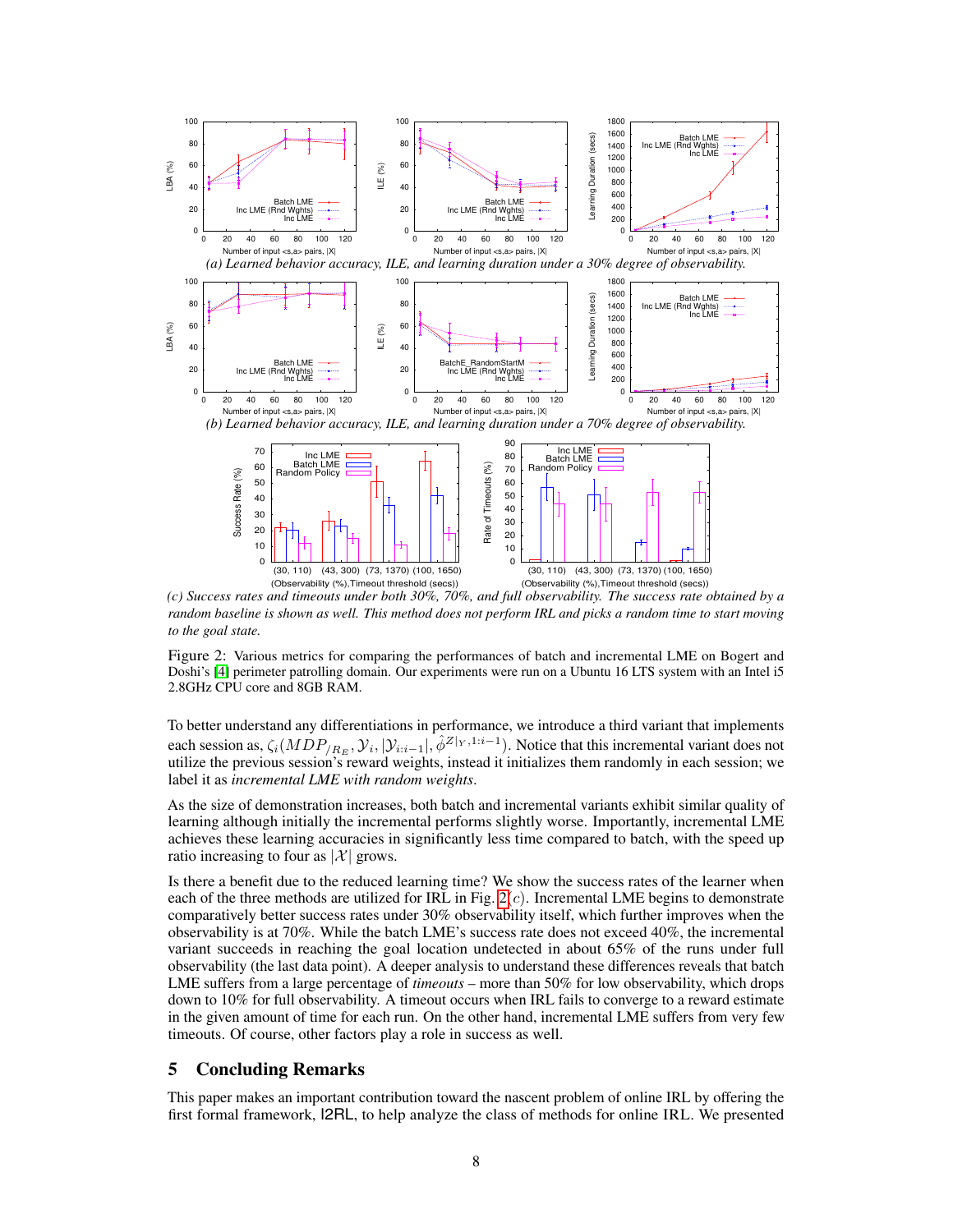a new method within the I2RL framework that generalizes recent advances in maximum entropy IRL to online settings. Our comprehensive experiments show that the new I2RL method indeed improves over the previous state-of-the-art in time-limited domains, by approximately reproducing its accuracy but in significantly less time. In particular, we have shown that given practical constraints on computation time for an online IRL application, the new method suffers fewer timeouts and is thus able to solve the problem with a higher success rate. In addition to experimental validation, we have also established key theoretical properties of the new method, ensuring the desired monotonic progress within a pre-computable confidence of convergence. Future avenues for investigation include understanding how I2RL can address some of the challenges related to scalability to a larger number of experts as well as the challenge of accommodating unknown dynamics of the experts.